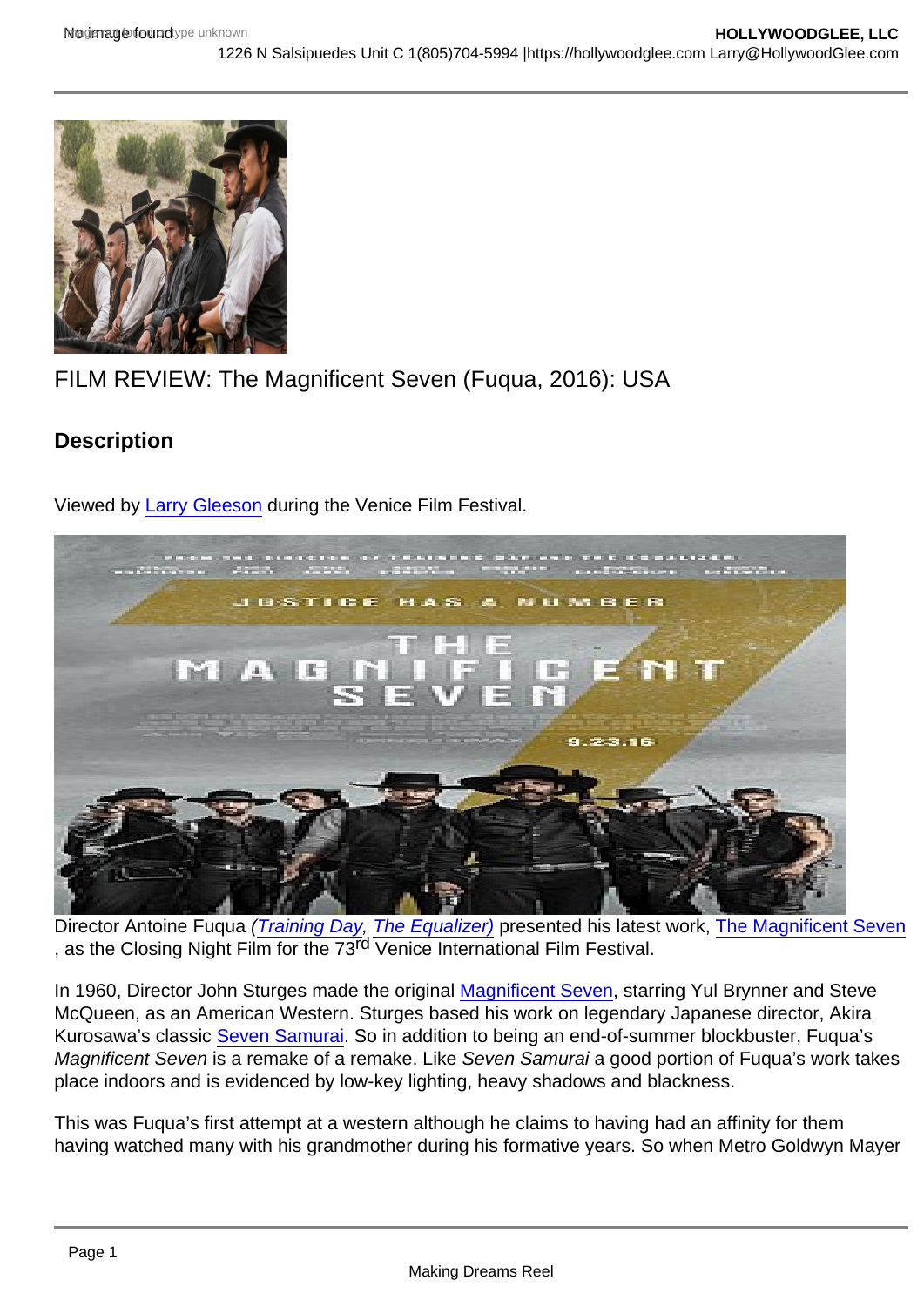approached him about making a western, Fuqua jumped at the opportunity. However, he wanted to make this his film with a theme to resonate with today's audience. He didn't have to look far to find a strong actor to lead up his core group of seven. Fuqua proposed Denzel Washington for the film's lead, bounty hunter Sam Chisolm, having worked with Washington on Training Day and The Equalizer. Washington won an Oscar for Best Actor for his Training Day role and his on-screen partner, Ethan Hawke, received a Best Actor in a Supporting Role nomination. Like Fuqua Washington had never done a western and looking back at the success the two have had together quickly came on board. Chris Pratt was identified to play gambler Josh Faraday, Chisolm's sidekick and first to join the seven. Pratt, too, leaped at the opportunity to play a cowboy.

Soon Fuqua had an idea for his version of The Magnificent Seven as he and Washington performed research into the Old West. They discovered a wide-range of nationalities including Russians, Mexicans, and Irish. Fuqua wanted his seven to reflect this so he collaborated with screenwriters Nic Pizzolatto and Richard Wenk to create an authentic cast of characters utilizing a diverse group of young actors in addition to Washington and Pratt: Ethan Hawke plays Goodnight Robicheaux; Vincent D'Onofrio plays Jack Horne, Native-American Martin Sensmeier plays Red Harvest; Mexican-American actor Manuel Garcia-Rulfo plays Vasquez; and South Korean headliner Byung-hun Lee plays Billy Rocks.

The film is set in the town of Rose Creek where a ruthless industrialist, Batholomew Bogue, played convincingly by Peter Saarsgaard, is attempting to roust the entire town with threats, murder and mayhem for his own personal gain. The desperate town folk are at wits end when a woman, Emma Cullen, played by a tough Haley Bennett, reaches out and convinces the seven hired guns to protect and defend them from Bogue's army of mercenaries. The men come together and find within themselves not only the will to fight and win but also the moral fortitude to do something because it is right.

Interestingly, like Kurasawa, Fuqua employs a number of camera techniques to highlight his film's narrative. Many of his Hollywood closeups are shot just below the chin emphasizing the actors' strong jawlines. Mauro Fiore is credited as the Cinematographer. In addition, impressive, expansive panning landscape shots are used to introduce the film with a non-diagetic score started by the iconic film score composer James Horner. Horner had over 75 projects to his name, along with two Academy Awards, and worked with Hollywood heavyweights like James Cameron, Oliver Stone, George Lucas, Ron Howard and Steven Spielberg. Horner did not live to see the completed product before his untimely death in June of 2015. However, he did manage to complete seven themes based on the film's script and his conversations with Fuqua. Composer Simon Franglen finished the film's impressive score in a manner and style of James Horner as a tribute to Horner.

Throughout The Magnificent Seven Antoine Fuqua attempts to comment on today's society and what he sees as overt acts of tyranny as he keeps with the Kurosawa thematic element of programming a film with societal mirrors and a political undercurrent. Notwithstanding, while Kurosawa used the unemployed samurai to form his seven, Fuqua finds a group of fringe characters with diverse backgrounds and nationalities. Still, both film's characters do what is right and help those in need in spite of their own self-interest. My hat goes off to Director Fuqua for a valiant and noble effort. The Magnificent Seven is a fun film. It is well done technically with plenty of action and color. And, it is made in a similar vein as a world cinema masterpiece. Highly recommended.